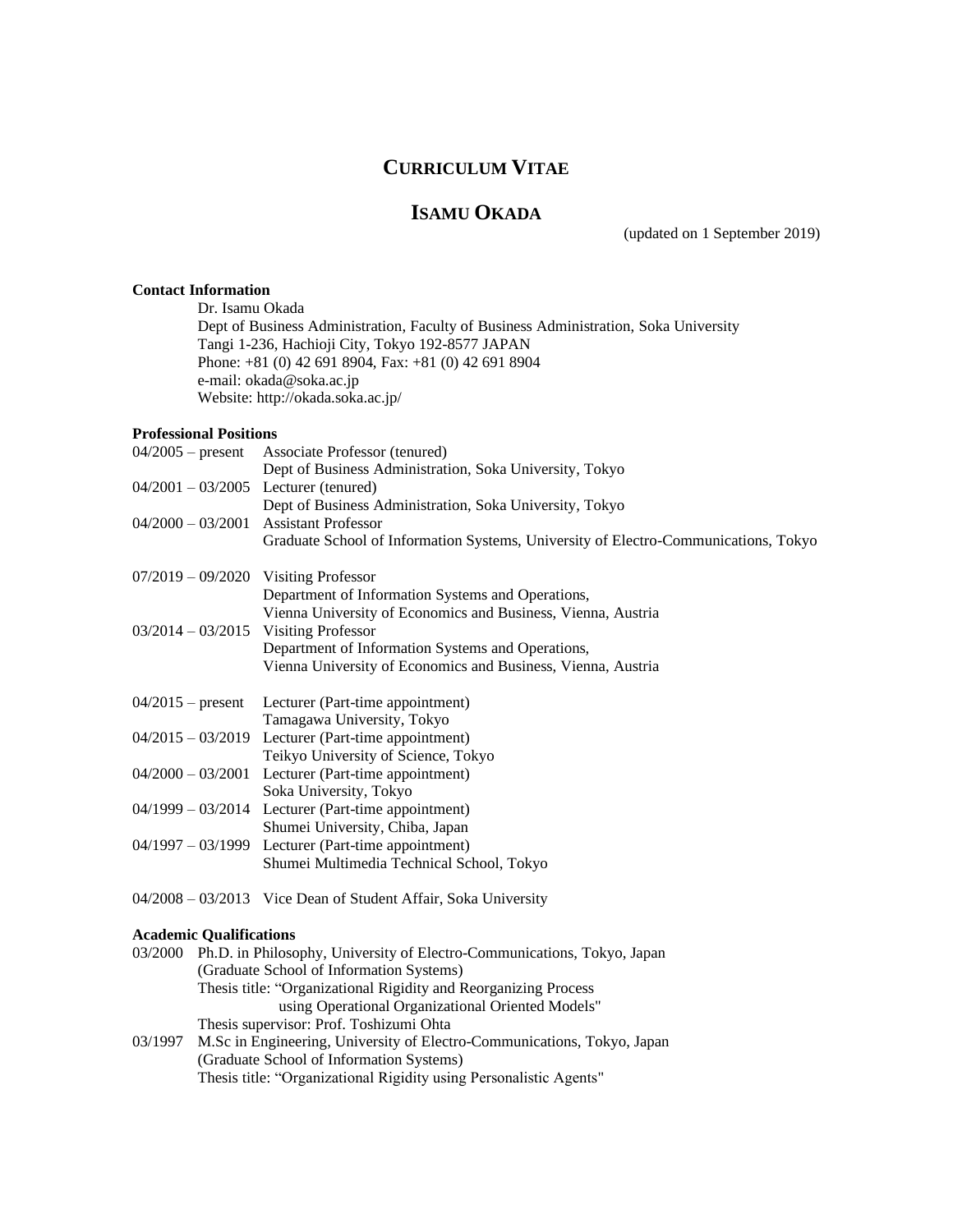Thesis supervisor: Prof. Toshizumi Ohta

- 03/2002 B.Sc. in Law, Soka University, Tokyo, Japan (Department of Law)
- 03/1995 B.Sc. in Engineering, Soka University, Tokyo, Japan (Department of Information Systems) Thesis title: "Reviews and some upgrades of Fuzzy AHP" Thesis supervisor: Prof. Soichi Sakabe

## **Citation Statistics**

Google Scholar Citations profile (As of Sep 1, 2019) Number of citations: 375 h-index: 9

## **Grants**

04/2019 – 03/2023 KAKENHI (Grants-in-Aid for Scientific Research (B)) JP19H02376, Japan Society for the Promotion of Science Subject: Social design for excess punishment and risk reduction in a society with the zero cost of information Amount: JPY 17,290,000 in total Role: CoPI (Allocated budget: JPY 250,000 until 03/2020), PI: Fujio Toriumi (University of Tokyo)

04/2018 – 03/2021 KAKENHI (Fund for the Promotion of Joint International Research (Fostering Joint International Research)) JP17KK0055, Japan Society for the Promotion of Science Subject: Elaborating adaptive moral codes in mutual surveillance systems Amount: JPY 14,170,000 Role: PI

04/2018 – 03/2022 KAKENHI (Grants-in-Aid for Scientific Research (B)) JP18H03498, Japan Society for the Promotion of Science Subject: An analysis of a norm ecosystem toward development of moral AI Amount: JPY 17,030,000 in total Role: CoPI (Allocated budget: JPY 550,000 until 03/2020), PI: Hitoshi Yamamoto (Rissho University)

04/2017 – 03/2021 KAKENHI (Grants-in-Aid for Scientific Research (B)) JP17H02044, Japan Society for the Promotion of Science Subject: Surveillance system and normative consciousness: its theory and empirical study Amount: JPY 17,290,000 Role: PI

06/2016 – 03/2018 Fund of Joint Research Project for the Next Generation, Soka University Subject: Indirect reciprocity drives and maintains social order in fluctuating large-scale groups Amount: JPY 5,100,000 Role: PI

04/2016 – 03/2019 KAKENHI (Grants-in-Aid for Scientific Research (B)) JP16H0312, Japan Society for the Promotion of Science Subject: Resolving social dilemmas using higher-order punishment-reward systems Amount: JPY 16,900,000 in total Role: CoPI (Allocated budget: JPY 2,900,000), PI: Fujio Toriumi (University of Tokyo)

06/2016 – 03/2018 Fund of Research Project, The Telecommunications Advancement Foundation Subject: Survey on quality authorization institution for broadcast contents Amount: JPY 1,320,000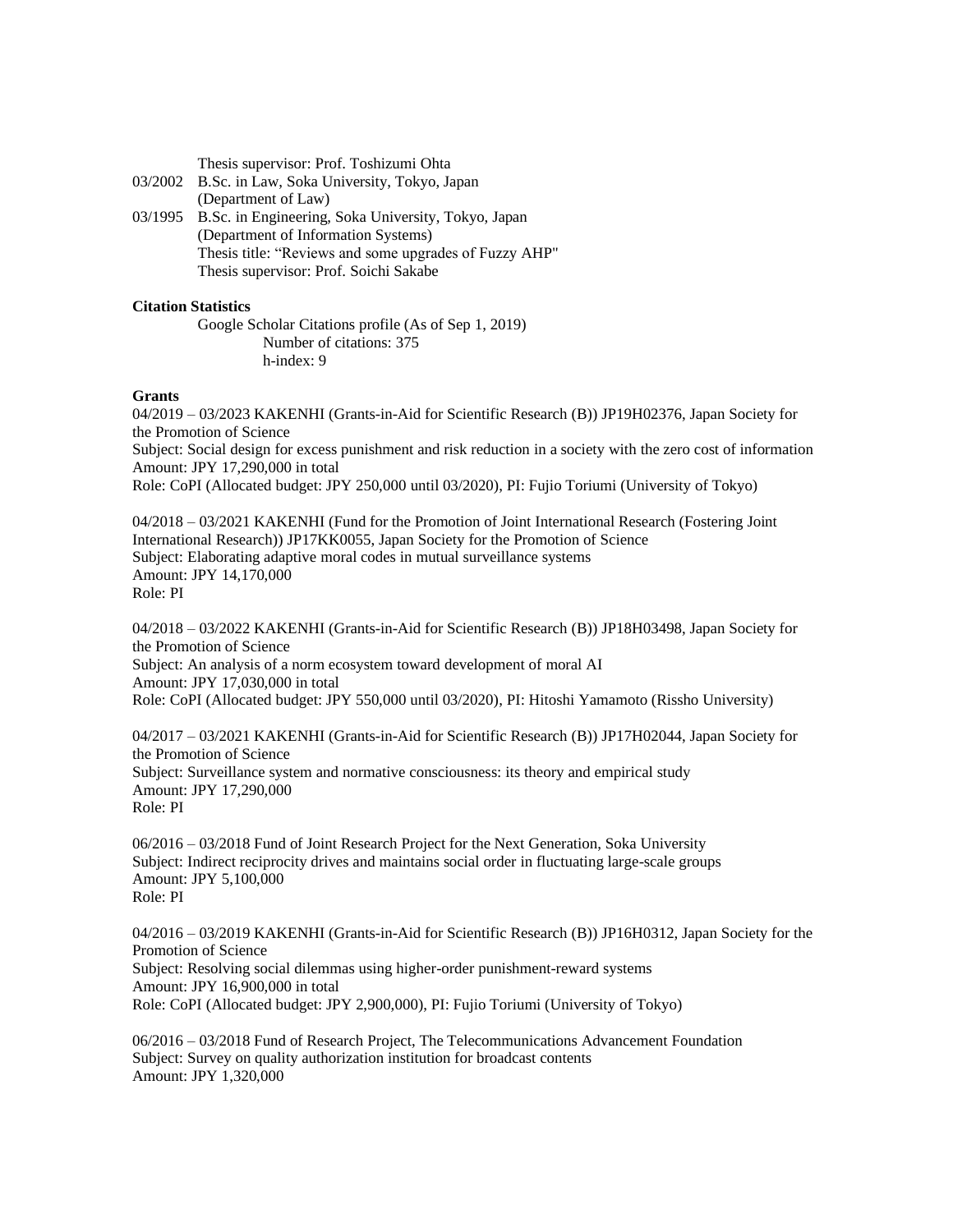Role: PI

04/2014 – 03/2017 KAKENHI (Grants-in-Aid for Scientific Research (C)) JP26330387, Japan Society for the Promotion of Science Subject: Development of a simulation framework for promoting appropriate communication on a social media Amount: JPY 4,680,000 in total Role: CoPI (Allocated budget: JPY 1,300,000), PI: Hitoshi Yamamoto (Rissho University)

04/2011 – 03/2014 KAKENHI (Grants-in-Aid for Scientific Research (C)) JP23500308, Japan Society for the Promotion of Science Subject: Clarify of introduction effect and activation mechanism in SNS, and construction of support tool Amount: JPY 5,070,000 in total Role: CoPI (Allocated budget: JPY 400,000), PI: Hirohiko Suwa (The University of Electro-Communications)

04/2011 – 03/2014 KAKENHI (Grants-in-Aid for Scientific Research (C)) JP23593127, Japan Society for the Promotion of Science Subject: The ethics for the nursing practice based on the culture; the pursuit from ethics theory Amount: JPY 2,340,000 in total Role: CoPI (Allocated budget: JPY 200,000), PI: Mikie Kiyama (Hamamatsu University)

04/2010 – 03/2013 KAKENHI (Grants-in-Aid for Scientific Research (B)) JP22330111, Japan Society for the Promotion of Science Subject: Effectiveness of Social Media in Organizational Communication Amount: JPY 13,910,000 in total Role: CoPI (Allocated budget: JPY 1,250,000), PI: Toshizumi Ohta (The University of Electro-Communications)

04/2010 – 03/2014 KAKENHI (Grants-in-Aid for Scientific Research (C)) JP22510160, Japan Society for the Promotion of Science Subject: Development and analysis of a new consumer behavior model with agent simulation Amount: JPY 4,160,000 Role: PI

04/2010 – 03/2013 KAKENHI (Grants-in-Aid for Scientific Research (C)) JP22530284, Japan Society for the Promotion of Science Subject: Agent-based Simulation Model of Business Cycle Amount: JPY 4,030,000 in total Role: CoPI (Allocated budget: JPY 1,550,000), PI: Ichiro Takahashi (Soka University)

04/2010 – 03/2013 KAKENHI (Grants-in-Aid for Scientific Research (C)) JP 22500235, Japan Society for the Promotion of Science Subject: An effect of consumer generated media in word-of-mouth communication among consumers Amount: JPY 4,290,000 in total Role: CoPI (Allocated budget: JPY 470,000), PI: Hitoshi Yamamoto (Rissho University)

04/2008 – 03/2011 KAKENHI (Grants-in-Aid for Scientific Research (C)) JP 22500235, Japan Society for the Promotion of Science Subject: A generating mechanism for communication in the blogsphere Amount: JPY 4,680,000 in total Role: CoPI (Allocated budget: JPY 680,000), PI: Hirohiko Suwa (The University of Electro-Communications)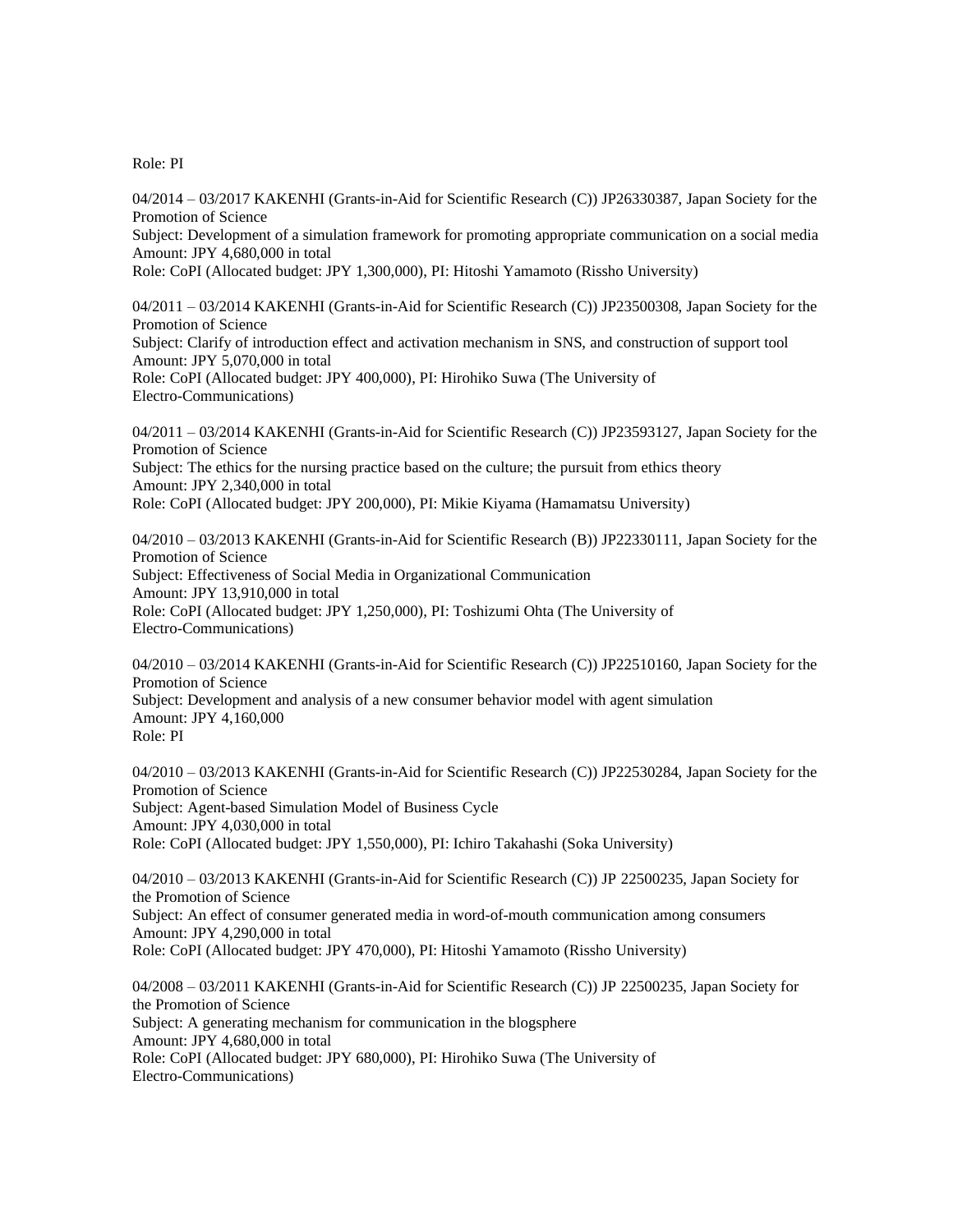06/2004 – 03/2006 Research Fund for Faculty of Humaties, Soka University Subject: Discussing a model-simulation approach in computational organizational theory Amount: JPY 400,000 Role: PI

06/2002 – 03/2003 Research Fund for Faculty of Humanities, Soka University Subject: Survey of agent simulators and its specification design Amount: JPY 730,000 Role: PI

## **Professional Activities**

## **Membership**

| $04/2019$ – present | Japan Society for Studies in Journalism and Mass Communication |
|---------------------|----------------------------------------------------------------|
| $04/2018$ – present | The Japan Society of Social Psychology                         |
| $06/2015 - 03/2016$ | Information Systems Society of Japan                           |
| $04/2012$ – present | Society of Socio-Informatics                                   |
| $07/2010$ – present | Japanese Society for Mathematical Biology                      |
| $08/2008 - 03/2017$ | Japan Association for Consumer Studies                         |
| $09/2007 - 08/2014$ | European Social Simulation Association                         |
| $08/2002$ – present | Liberal and General Education Society of Japan                 |
| $06/2001 - 03/2008$ | Japan Association for Planning and Public Management           |
| $04/2001 - 03/2014$ | Soka University Business Administration Society                |
| $04/2001 - 03/2008$ | The Operations Research Society of Japan                       |
| $03/1997 - 03/2012$ | Japan Association of Social Informatics                        |
| $04/1996$ – present | Japanese Society of Management Information                     |
| $04/1996$ – present | Japanese Association of Mathematical Sociology                 |
| $04/1996 - 03/2016$ | Information Processing Society of Japan                        |
|                     |                                                                |

## **Board**

| $04/2018$ – present | Secretary-General, Society of Socio-Informatics                                                        |
|---------------------|--------------------------------------------------------------------------------------------------------|
|                     | 04/2018 - 03/2020 Representative, Japanese Society of Management Information                           |
| $04/2018 - 04/2019$ | Trustee Member, Transdisciplinary Federation of Science and Technology                                 |
|                     | 08/2017 – 06/2019 Trustee Member and Secretary-General, Japan Consortium for Sociological Societies    |
|                     | 06/2017 – 06/2019 Trustee Member and Director of External Committee, Society of Socio-Informatics      |
|                     | $09/2016 - 08/2017$ Director of Elections Committee, Society of Socio-Informatics                      |
|                     | 06/2013 – 05/2015 Trustee Member and Director of Kanto Branch, Japan Association of Social Informatics |
|                     | $04/2012 - 06/2017$ Member of Editorial Board, Japan Association of Social Informatics                 |
|                     | 11/2008 – 09/2017 Member of Program Committee, Social Information Systems Society                      |
|                     | 04/2008 - 03/2012 Trustee Member, Japan Association of Social Informatics                              |
|                     | $03/2008 - 03/2012$ Member of Editorial Board, Journal of Socio-Informatics                            |
|                     | $11/2003 - 03/2012$ Vice Director of Editorial Board, Japan Association of Social Informatics          |
|                     | 11/1996 - 11/2008 Organizer, Japan Association of Social Informatics                                   |
|                     |                                                                                                        |

## **Editorial Work**

present A special issue of Frontiers in Physics, Coordination and Cooperation in Complex Adaptive Systems: Theory and Application, Co-editor (with Tatsuya Sasaki and Xiaojie Chen) present A special issue of Information, Application of Big Data for Computational Social Science

- (ABCSS2019@ WI2019), Guest Editor (with Fujio Toriumi, Mitsuo Yoshida, Akira Ishii and Hiroki Takikawa)
- present A special issue of Games, The Evolution of Cooperation in Game Theory and Social Simulation, Guest Editor (with Satoshi Uchida and Hitoshi Yamamoto)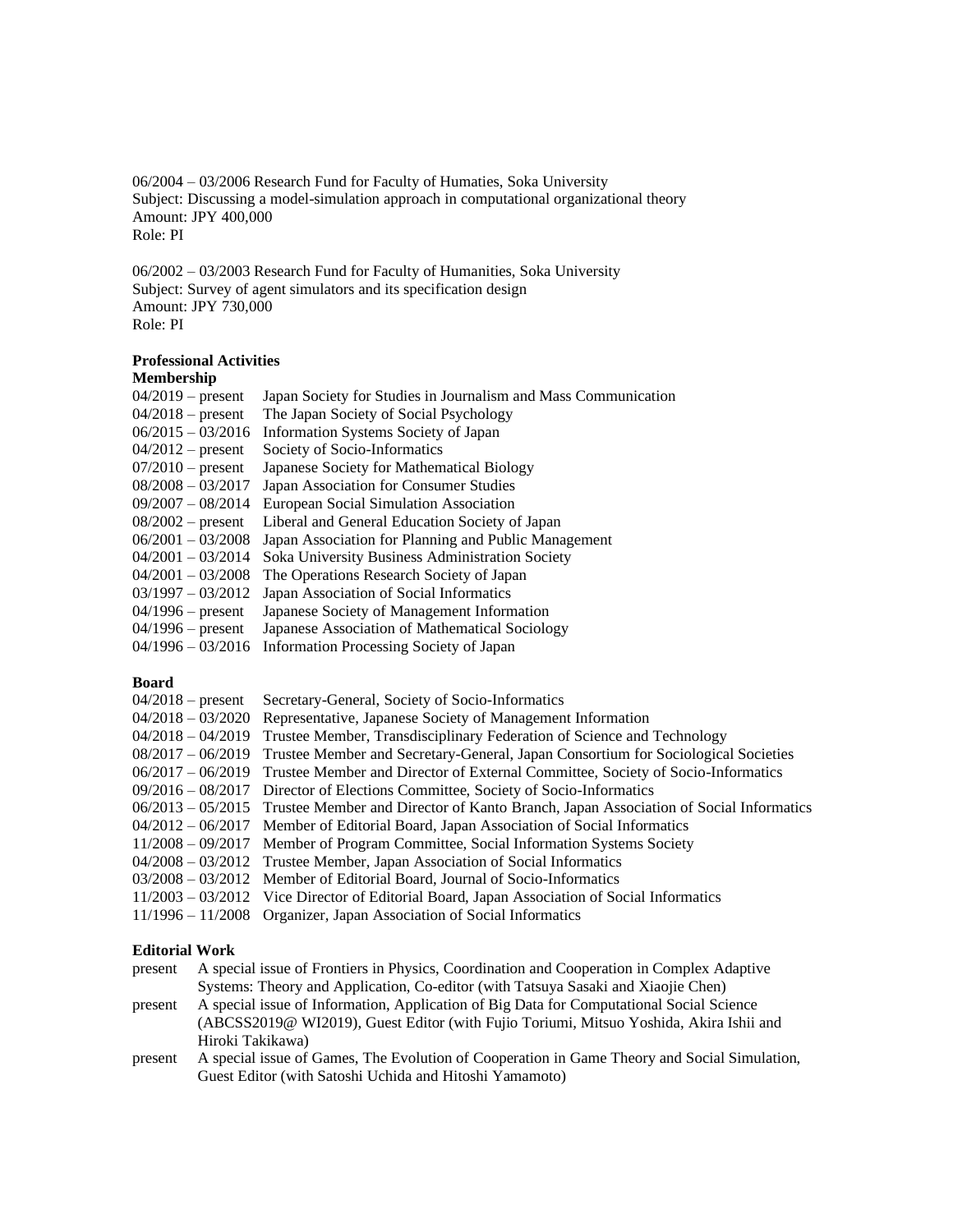- 01/2019 A special issue of Artificial Intelligence, A Problem over Automatizing Moral Judgment: Choosing Norms and the Evolution of Cooperation, Editor-in-Chief
- 03/2017 Socio-Informatics Vol. 6, Editor-in-Chief
- 12/2012 Socio-Informatics Vol. 1 no.2, Editor-in-Chief

## **Referee for Peer-Reviewed Journals (As of Sep. 1, 2019)**

Algorithms (1 paper) Applied Sciences (1 paper) Artificial Intelligence (3 papers) Computer Software (2 papers) Electronics (1 paper) Ergonomics Science (1 paper) Frontiers in Evolutionary Robotics (1 paper) Frontiers in Physics (1 paper) Frontiers in Psychology (1 paper) Future Internet (2 papers) Games (2 papers) IEICE TRANSACTIONS on Electronics (1 paper) IEICE TRANSACTIONS on Information and Systems (2 papers) Information (2 papers) Information Processing Society of Japan (6 papers) Journal of Advanced Computational Intelligence and Intelligent Informatics (1 paper) Journal of Artificial Societies and Social Simulation (5 papers) Journal of Environmental Science of Japan (1 paper) Journal of Japan Association of Social Informatics (27 papers) Journal of Japanese Society of Management Information (14 papers) Journal of Socio-Informatics (2 papers) Journal of Theoretical Biology, Reviewer (1 paper) Physical Letters A (1 paper) Scientific Reports (1 paper) Sustainability (1 paper) Sociological Theory and Methods (1 paper)

## **Referee for Academic Conference or Academic Awards**

- 10/2019 4th International Workshop on Application of Big Data for Computational Social Science
- 12/2018 3rd Workshop on Application of Big Data for computational social science
- 09/2018 Kimura Prize, Transdisciplinary Federation of Science and Technology
- 08/2018 Network Dynamics and Emerging Intelligence + Network Ecology 2018
- 08/2018 Social Simulation Conference 2018
- 12/2017 Workshop on 2nd Application of Big Data for computational social science, IEEE Big Data 2017
- 08/2017 Leading Initiative for Excellent Young Researchers, Gunma University
- 06/2017 Paper Award 2017, Society of Socio-Informatics
- 09/2016 International Conference on Agents 2016
- 09/2016 Social Simulation Conference 2016
- 08/2016 Joint Agent Workshop and Symposium 2016
- 08/2016 Network Dynamics and Emerging Intelligence 2016
- 07/2016 Paper Award 2016, Society of Socio-Informatics
- 07/2016 International Conference on Agents 2016
- 09/2016 Social Simulation Conference 2016
- 10/2015 Post-proceedings of Joint Agent Workshop and Symposium 2015
- 09/2015 9th International Workshop on Agent-based Approaches in Economic and Social Complex Systems
- 08/2015 Joint Agent Workshop and Symposium 2015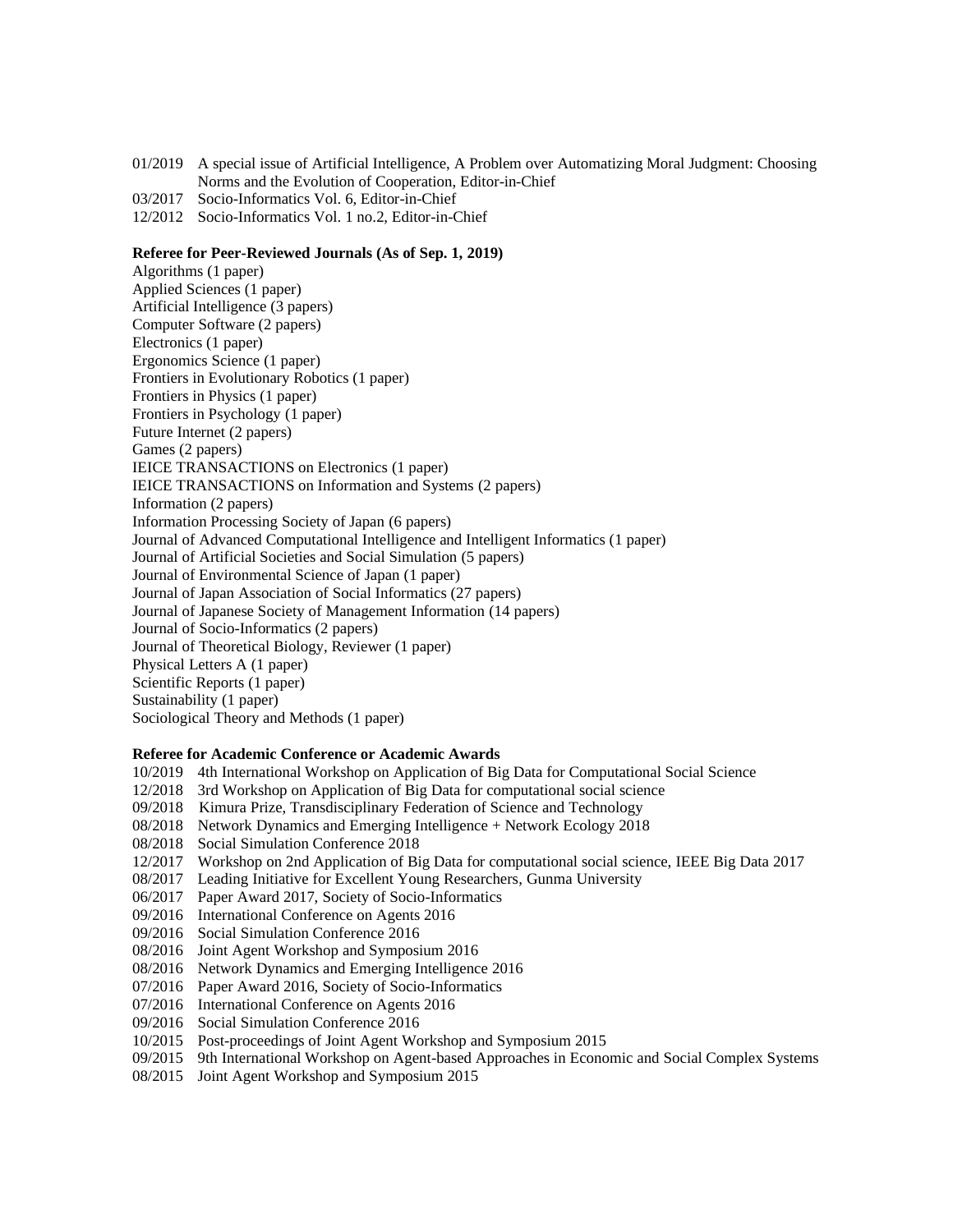- 07/2015 Network Dynamics and Emerging Intelligence 2015
- 06/2015 Paper Award 2015, Society of Socio-Informatics
- 03/2015 Paper Award 2015, Japanese Society of Artificial Intelligence
- 08/2014 The Fifth World Congress on Social Simulation 2014
- 08/2014 Joint Agent Workshop and Symposium 2014
- 09/2013 Joint Agent Workshop and Symposium 2013
- 09/2013 8th International Workshop on Agent-based Approach in Economic and Social Complex Systems
- 08/2013 Network Dynamics and Emerging Intelligence 2013
- 06/2013 Paper Award 2013, Society of Socio-Informatics
- 12/2012 Post-proceedings of 4th World Congress on Social Simulation
- 09/2012 4th World Congress on Social Simulation
- 09/2012 Joint Agent Workshop and Symposium 2012
- 08/2012 Network Dynamics and Emerging Intelligence 2012
- 01/2012 45th Hawaii International Conference on system Sciences, Mini track on Social Media in Social Informatics
- 09/2011 Joint Agent Workshop and Symposium 2011
- 09/2010 3rd World Congress on Social Simulation
- 12/2009 3rd International Conference on Knowledge Generation, Communication and Management
- 09/2009 6th International Workshop on Agent-based Approaches in Economic and Social Complex Systems
- 09/2007 5th International Workshop on Agent-based Approaches in Economic and Social Complex Systems
- 09/2006 1st World Congress on Social Simulation
- 07/2006 4th International Conference on Cybernetics and Information Technologies, Systems and Applications
- 09/2005 4th International Workshop on Agent-based Approaches in Economic and Social Complex Systems
- 08/2002 7th Pacific Rim International Conference on Artificial Intelligence
- 07/2002 Pacific Asia Conference on Information Systems 2002

#### **Chair and Organizer**

- 09/2019 Japanese Association of Mathematical Biology, Annual Conference 2019, Session "Behavior 2", Chair
- 01/2019 25th Symposium of Social Information Systems Society, Organized session "Computational Social Sciences", Organizer
- 01/2019 52nd Hawaii International Conference on system, Session "Incentive systems in the moral AI society", Organizer
- 02/2018 24th Symposium of Social Information Systems Society, Session "Analysis of Models and Data", Chair
- 01/2018 10th Symposium of Transdisciplinary Federation of Science and Technology, Chair
- 01/2018 51st Hawaii International Conference on system, Session "Computational Social Science Meets Social Dilemmas: Integrating Simulations, Experiments, and Big Data Analyses", Organizer
- 09/2017 Society of Socio-Informatics, Annual Conference 2017, Session "Information Psychology", Chair
- 07/2017 2nd Workshop on New trends in game-theoretical studies on the evolution of cooperation, Mathematical Models in Ecology and Evolution 2017, Co-Organizer (with Tatsuya Sasaki)
- 06/2016 Society of Socio-Informatics, Symposium for Representatives, Organizer and Chair
- 06/2016 European Conference on Mathematical Theoretical Biology 2016, Mini-symposium "New trends in game-theoretical studies on the evolution of cooperation", Co-Organizer (with Tatsuya Sasaki)
- 01/2016 22nd Symposium of Social Information Systems Society, Plenary session "Social Decision Making and Information", Commentator
- 01/2016 22nd Symposium of Social Information Systems Society, Session "Game Theory and Society", Chair
- 06/2015 16th International Conference on Social Dilemmas, Sessions "Punishment 1" and "Evolution", Moderator
- 02/2015 Kickoff Workshop on Computational Social Science in Japan 2016, Co-organizer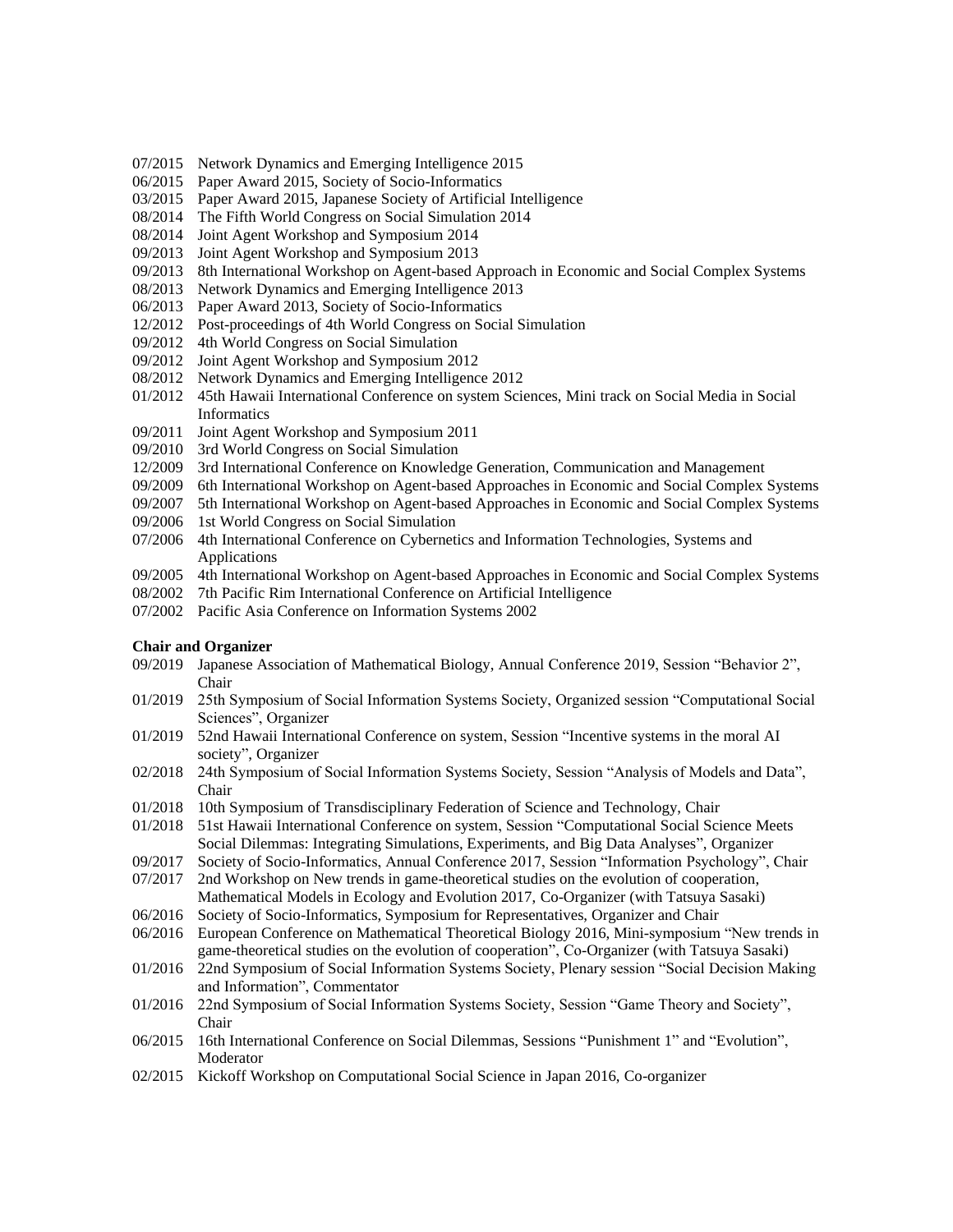- 03/2014 Korea-Japan Joint Workshop on Social Simulation, Co-Organizer (with Ahn Chang-Won), Chair of Panel Discussion
- 09/2013 8th International Workshop on Agent-based Approach in Economic and Social Complex Systems, Session H, Chair
- 05/2013 5th International Workshop on Emergent Intelligence on Networked Agents, Session "Emergence and Collective Intelligence", Chair
- 01/2013 19th Symposium of Social Information Systems Society, Session "Simulation", Chair
- 01/2012 45th Hawaii International Conference on system, Mini track on "Social Media in Social Informatics", Organizer and Co-Chair (with Toshizumi Ohta)
- 01/2012 18th Symposium of Social Information Systems Society, Session "New challenges on Social Information Systems", Chair
- 09/2011 26th Annual Conference on Japan Association of Social Informatics, Workshop "Social Simulation", Organizer, Presenter and Panelist
- 09/2011 26th Annual Conference on Japan Association of Social Informatics, Session "Theory of Information Society 1: Digital Divide", Chair
- 09/2008 23rd Annual Conference on Japan Association of Social Informatics, Session Commentator
- 12/2006 2006 International Symposium on Knowledge-based Economy & Global Management, Session Chair
- 09/2006 21st Annual Conference on Japan Association of Social Informatics, Tutorial "Social Simulation", Organizer and Panelist
- 01/2004 10th Symposium of Social Information Systems Society, Session Chair
- 01/2003 9th Symposium of Social Information Systems Society, Session Chair
- 09/2002 64th Annual Conference on Information Processing Society of Japan, Session Chair
- 01/2002 8th Symposium of Social Information Systems Society, Session Chair
- 01/2001 7th Symposium of Social Information Systems Society, Session Chair

## **Program Committee Member of Conference and Workshop**

- 10/2019 4th International Workshop on Application of Big Data for Computational Social Science
- 12/2018 3rd Workshop on Application of Big Data for computational social science
- 08/2018 Network Dynamics and Emerging Intelligence + Network Ecology 2018
- 02/2018 24th Symposium of Social Information Systems Society
- 09/2017 Society of Socio-Informatics, Annual Conference 2017
- 02/2017 23rd Symposium of Social Information Systems Society
- 09/2016 International Conference on Agents 2016
- 09/2016 Joint Agent Workshop and Symposium 2016
- 09/2016 Society of Socio-Informatics, Annual Conference 2016
- 02/2016 22nd Symposium of Social Information Systems Society
- 09/2015 Society of Socio-Informatics, Annual Conference 2015
- 01/2015 21st Symposium of Social Information Systems Society
- 11/2014 5th World Congress on Social Simulation
- 09/2014 Joint Agent Workshop and Symposium 2014
- 09/2014 Joint Agent Workshop and Symposium 2013
- 08/2014 Network Dynamics and Emerging Intelligence 2014
- 01/2014 20th Symposium of Social Information Systems Society
- 09/2012 Society of Socio-Informatics, Annual Conference 2012
- 09/2011 Society of Socio-Informatics, Annual Conference 2011
- 09/2010 3rd World Congress on Social Simulation
- 09/2010 Society of Socio-Informatics, Annual Conference 2010
- 09/2009 Society of Socio-Informatics, Annual Conference 2009
- 09/2008 Society of Socio-Informatics, Annual Conference 2008
- 09/2007 Society of Socio-Informatics, Annual Conference 2007
- 09/2006 Society of Socio-Informatics, Annual Conference 2006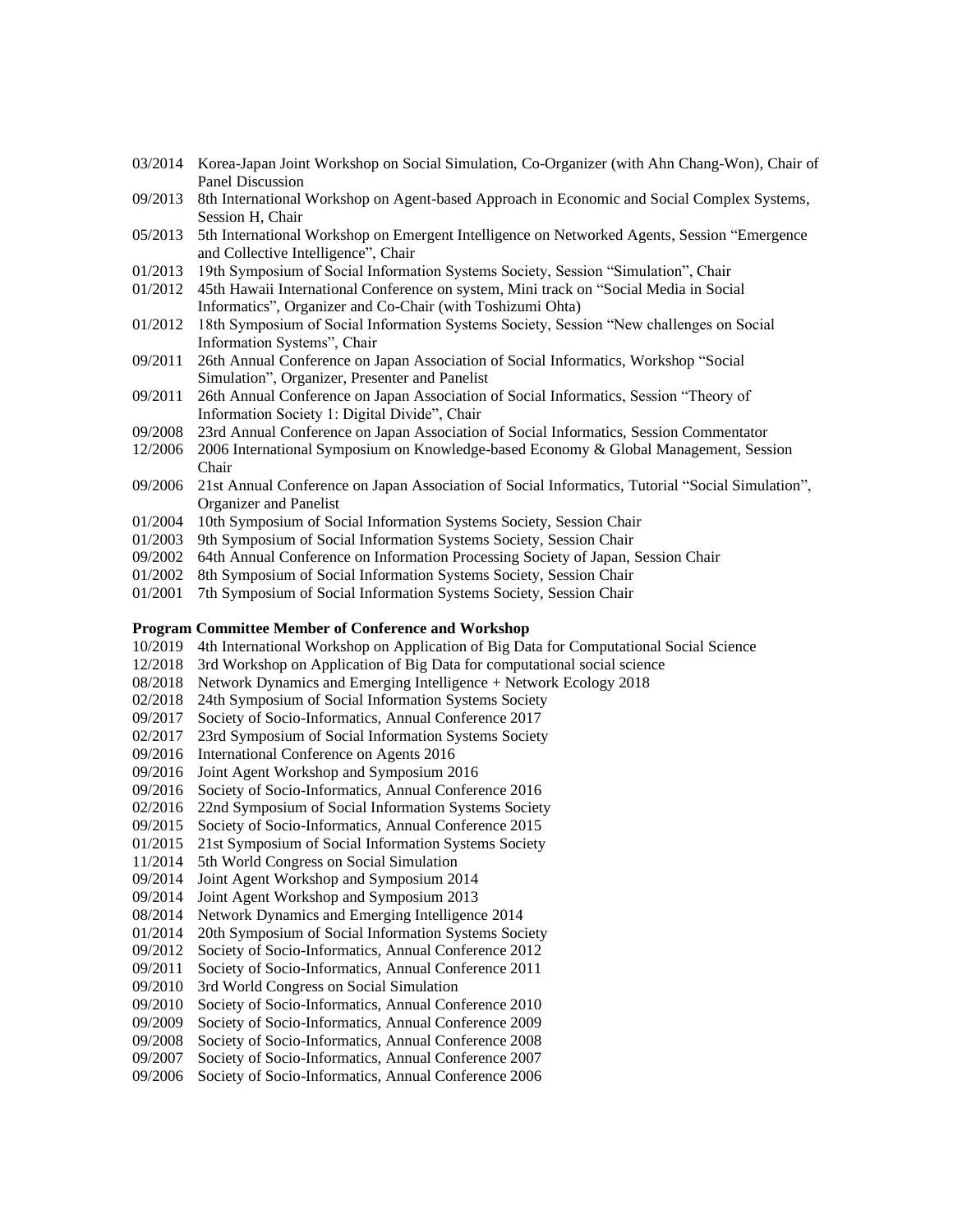09/2005 Society of Socio-Informatics, Annual Conference 2005 05/2006 Information Processing Society of Japan, 83rd Workshop of Principle Informatics

#### **Teaching**

|        | Soka University  |                                                                      |  |  |  |
|--------|------------------|----------------------------------------------------------------------|--|--|--|
|        | $2019$ – present | <b>Modern Civilization</b>                                           |  |  |  |
|        | $2015$ – present | Programming (Python)                                                 |  |  |  |
|        | $2011 - 2011$    | <b>English for Environmental Studies</b>                             |  |  |  |
|        | $2010 - 2011$    | Global Program (GP Mission)                                          |  |  |  |
|        | $2010$ – present | Management Science (Operations Research)                             |  |  |  |
|        | $2005 - 2010$    | Database                                                             |  |  |  |
|        | $2005$ – present | <b>System Analysis</b>                                               |  |  |  |
|        | $2005$ – present | Group Practice for Freshman                                          |  |  |  |
|        | $2005$ – present | Group Practice for Sophomore                                         |  |  |  |
|        | $2004 - 2010$    | Simulation                                                           |  |  |  |
|        | $2003 - 2015$    | <b>Skills for Logical Communication</b>                              |  |  |  |
|        | $2001 - 2009$    | <b>Mathematics for Business</b>                                      |  |  |  |
|        | $2001 - 2006$    | <b>Information Systems (Computer Science)</b>                        |  |  |  |
|        | $2001 - 2009$    | Computer Programming (C Language)                                    |  |  |  |
|        | $2001$ – present | Seminar for Junior and Senior"                                       |  |  |  |
|        | $2000 - 2001$    | <b>Business Game</b>                                                 |  |  |  |
| Others |                  |                                                                      |  |  |  |
|        | $2016$ – present | Computer Literacy, Tamagawa University                               |  |  |  |
|        | $2016 - 2019$    | Introduction of Information Processing, Teikyo University of Science |  |  |  |
|        | $2016 - 2019$    | Computer Literacy, Teikyo University of Science                      |  |  |  |
|        | $2013 - 2013$    | Operating Systems, Shumei University                                 |  |  |  |
|        | $2012 - 2013$    | Introduction of Computer Science, Shumei University                  |  |  |  |
|        | $2012 - 2013$    | Computer Network, Shumei University                                  |  |  |  |
|        | $2012 - 2013$    | e-Commerce, Shumei University                                        |  |  |  |
|        | $2010 - 2013$    | Data Mining, Shumei University                                       |  |  |  |
|        | $2010 - 2013$    | Simulation, Shumei University                                        |  |  |  |
|        | $2008 - 2013$    | Computer Literacy, Shumei University                                 |  |  |  |
|        | $2006 - 2007$    | Information Security and Standardization, Shumei University          |  |  |  |
|        | $2006 - 2009$    | System Development, Shumei University                                |  |  |  |
|        | $2005 - 2006$    | Computer Presentation, Shumei University                             |  |  |  |
|        | $2005 - 2006$    | Algorithm, Shumei University                                         |  |  |  |
|        | $2000 - 2000$    | Introduction to Practice on Information Social Science,              |  |  |  |
|        |                  | University of Electro-Communications                                 |  |  |  |
|        | $1999 - 2001$    | Mathematics, Shumei University                                       |  |  |  |
|        | $1998 - 1999$    | Law for Computer and Internet, Shumei Multimedia Technical School    |  |  |  |
|        | $1998 - 1999$    | Business Administration, Shumei Multimedia Technical School          |  |  |  |
|        | $1997 - 1998$    | Basic Skill of Computer, Shumei Multimedia Technical School          |  |  |  |
|        | $1997 - 1998$    | Operating Systems, Shumei Multimedia Technical School                |  |  |  |
|        | $1997 - 1998$    | Constructing Network, Shumei Multimedia Technical School             |  |  |  |
|        | $1997 - 1998$    | Managing Network, Shumei Multimedia Technical School                 |  |  |  |

## **Honors and Awards**

- 2012 Best Paper Award, Joint Agent Workshop and Symposium 2012
- 2010 Best Presentation Award, Joint Agent Workshop and Symposium 2010
- 2010 Best Poster Award, Joint Agent Workshop and Symposium 2010
- 2006 Best Paper Award, Japan Association of Social Informatics 2006
- 2005 Best Presentation Award, Annual conference of Japan Association of Social Informatics 2005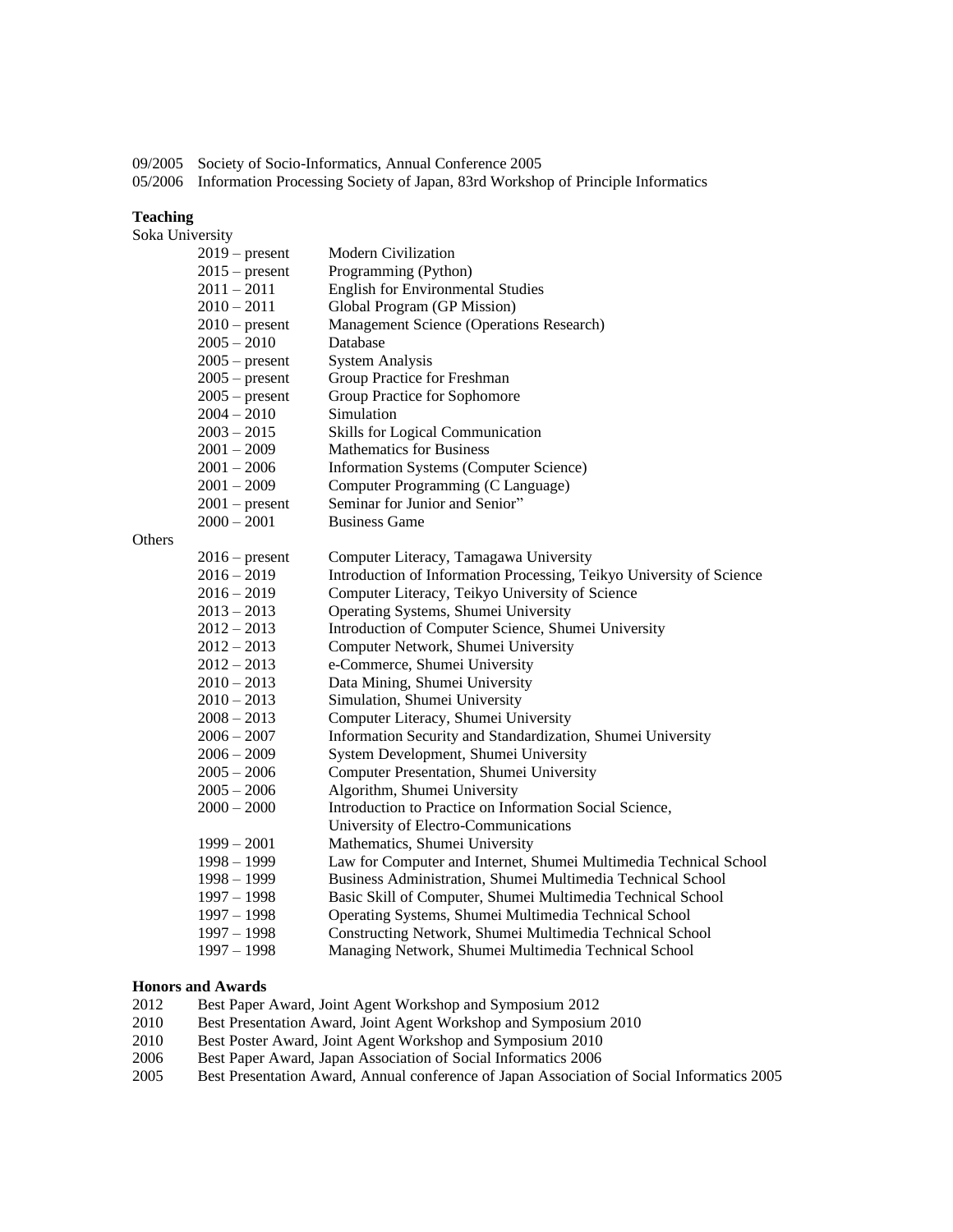- 2004 Best Presentation Award, Annual conference of Japan Association of Social Informatics 2004
- 2003 Best Paper Award, World Multiconference on Systemics, Cybernetics and Informatics 2003
- 2001 Best Paper Award, World Multiconference on Systemics, Cybernetics and Informatics 2001
- 1999 Award of Master Thesis, Japan Association of Social Informatics 1999

## **Refereed Papers in Journals (Journal information only)**

- 1) J. of Japan Association of Social Informatics 10, 98-112, 1998(9)
- 2) J. of Japanese Association of Mathematical Sociology 14(2), 33-52, 1999(10)
- 3) J. of Japan Association of Social Informatics 12(2), 53-69, 2000(9)
- 4) J. of Japan Association of Social Informatics14(1), 45-56, 2002(3)
- 5) J. of Japanese Society of Management Information 11(3), 37-54, 2002(12)
- 6) J. of Japan Association of Social Informatics 18(1), 59-70, 2006(3)
- 7) J. of Japan Society for Software Science and Technology 24(1), 70-80, 2007(1)
- 8) Proc. Royal Society B, Biological Sciences 274(1625), 2639-2642, 2007(10)
- 9) J. of Japan Association of Social Informatics 20(1), 29-39, 2008(9)
- 10) J. of Information Processing Society of Japan 50(6), 1636-1648, 2009(6)
- 11) J. of the Japanese Society for Artificial Intelligence 25(1), 78-89, 2010(1)
- 12) J. of Advanced Computational Intelligence and Intelligent Informatics 15(2), 197-203, 2011(3)
- 13) J. of the Institute of Electronics, Information and Communication Engineers: Information and Systems D, No.6, 945-956, 2011(6)

14) J. of Artificial Society and Social Simulation, 14(3), No.4, 22 pages, 2011(6)

- 15) J. of Japan Association of Social Informatics, 23(1), 33-43,2011(9)
- 16) J. of the Institute of Electronics, Information and Communication Engineers: Information and Systems D, No.11, 1847-1854, 2011(11)
- 17) J. of the Institute of Electronics, Information and Communication Engineers: Information and Systems D, No.11, 1836-1846, 2011(11)
- 18) ACM Transactions on Intelligent Systems and Technology 4(1),17: 21 pages, 2013(1)
- 19) Institute J. of School of Health Produce of Tokoha University 7(1), 47-54, 2013(3)
- 20) J. of the Institute of Electronics, Information and Communication Engineers: Information and Systems D,
- J96-D (12), 2877-2887, 2013(12)
- 21) Socio-Informatics, 2(2), 33-48, 2013(12)
- 22) J. of Advanced Computational Intelligence and Intelligent Informatics 18(4), 616-623, 2014(7)
- 23) J. of Advanced Computational Intelligence and Intelligent Informatics 18(4) , 624-631, 2014(7)
- 24) BioSystems. 131, pp.51-59, 2015(5)
- 25) PLoS Computational Biology, 11(5): e1004232. 17 pages, 2015(5)
- 26) Games 6(4), 574-587, 2015(11)
- 27) Physica A 443, 526-536, 2016(2)
- 28) Institute J. of Shumei University 13, 169-194, 2016(3)
- 29) Biology Letters 20160341, 2016(7)
- 30) Journalism and Mass Communication 6(6), 303-312, 2016(7)
- 31) J. of Artificial Societies and Social Simulation 19(4) 6, 2016(10)
- 32) Games 8(1): 8, 2017(1)
- 33) Scientific Reports 7, 41870, 2017(2)
- 34) J. of Systemics, Cybernetics and Informatics 14(6), 62-71, 2017(2)
- 35) Scientific Reports 7:44146, 2017(3)
- 36) Scientific Reports 7, 9737, 2017(8)
- 37) Frontiers in Physics 6:14, 2018(2)
- 38) J. of Theoretical Biology 455, 7-15, 2018(10)
- 39) Scientific Reports 8:14813, 2018(10)
- 40) Games 10(1), 11, 2019(2)
- 41) J. of Computational Social Science, 1-13, 2019(7)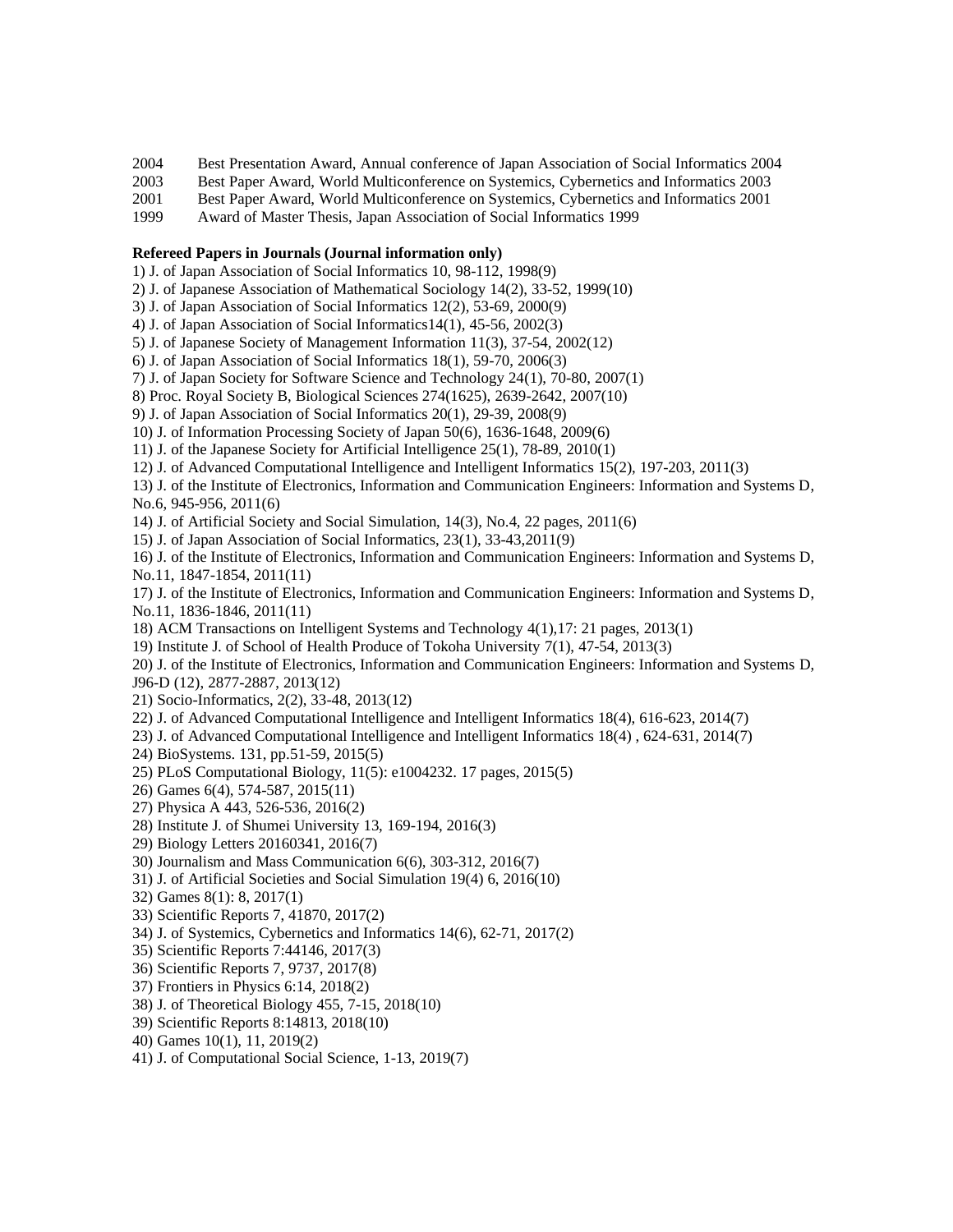#### **Non-Refereed Papers in Journals (Journal information only)**

1) The Review of Business Administration of Soka University 26(2), 159-174, 2002(2)

- 2) The Review of Business Administration of Soka University 26(3), 131-143, 2002(3)
- 3) The Review of Business Administration of Soka University 27(1), 51-65,2003(1)
- 4) The Review of Business Administration of Soka University 27(2,3), 91-105,2003(2)
- 5) The Review of Business Administration of Soka University 28(1), 141-157, 2004(3)
- 6) The Review of Business Administration of Soka University 29(1), 41-55, 2004(12)

7) The Review of Business Administration of Soka University 29(3), 65-76, 2005(3)

- 8) The Review of Business Administration of Soka University 30(1), 41-61,2006(1)
- 9) Discussion Papers 2006, Faculty of Economics, Soka University, 2, 2006
- 10) J. of Japan Association of Social Informatics 19(2), 45-53, 2007(9)
- 11) J. of Socio-Informatics 1(1), 161 173, 2008(3)
- 12) J. of the Japanese Society of Environmental Education 18(2), 15-25, 2008(12)
- 13) The Review of Business Administration of Soka University 34(1), 121 138, 2010(2)
- 14) The Review of Business Administration of Soka University 34(2,3), 43-56, 2010(3)
- 15) Discussion Papers 2011, Faculty of Economics, Soka University, 1, 2011(2)
- 16) J. of Japan Association of Social Informatics 23(2), 65-80, 2012(3)
- 17) Socio-Informatics 1(3), 11-15, 2013(3)
- 18) The Review of Economics of Soka University 45(1-4), 33-48, 2016(3)
- 19) Artificial Intelligence 34(2), 122-124, 2019(3)
- 20) Artificial Intelligence 34(2), 152-159, 2019(3)

#### **Books**

- 1) Textbook of Business Administration, Soka University Press, 2003(2)
- 2) Mathematics of business administration and human behavior, Sankei Publishing, 2019(3)
- 3) Coordination and Cooperation in Complex Adaptive Systems: Theory and Application. Lausanne: Frontiers Media. 2019(8)

## **Book Chapters**

- 1) Psychological Personality and Organizational Performance with MAS Simulation, In Agent-Based Approaches in Economic and Social Complex Systems, A. Namatame et al. (Eds.) IOS Press, 35-44, 2002(1)
- 2) Monetary Policy and Banks' Loan Supply Rules to Harness Asset Bubbles and Crashes, In Multi-Agent-Based Simulation III. 4th International Workshop, MABS 2003 Melbourne, Australia, July 2003, Revised Papers., Hales, D., Edmonds, B., Norling, E. and Rouchier, J. (Eds.), Springer, Lecture Notes in Artificial Intelligence, 2927, 89-105, 2003(12)
- 3) A new stream of thought on Renaissance and a mission of the school of Business Administration, In Towards a new century of humanistic business, An editing committee of this book (Eds.) Soka University Business Administration Publishing, 211-229, 2007(1)
- 4) Vulnerability of cooperation on scale-free networks, Advancing Social Simulation: The First World Congress, Springer, 261-272, 2007(10)
- 5) Social Simulation, In An easily understandable Social Informatics, (Eds.) M. Ito, Minerva Publishing 88-89, 2015(5)
- 6) Exploring optimal wage incentive system using ABS, In Agent-Based Approaches in Economic and Social Complex Systems VIII, Y. Nakai et al. (Eds.) IOS Press, 131-142, 2015(7)
- 7) A Questionnaire Method of Class Evaluations Using AHP with a Ternary Graph. Intelligent Decision Technologies 2018, (Eds.) Ireneusz Czarnowski, Robert James Howlett, Lakhmi C. Jain, Ljubo Vlacic. 173-180, Springer International Publishing, 2019(1)
- 8) Visualization of Criteria Priorities Using a Ternary Diagram. Intelligent Decision Technologies 2019, (Eds.) Czarnowski I., Howlett R., Jain L. pp.241-248, Springer International Publishing, 2019(6)

## **Invited Talks**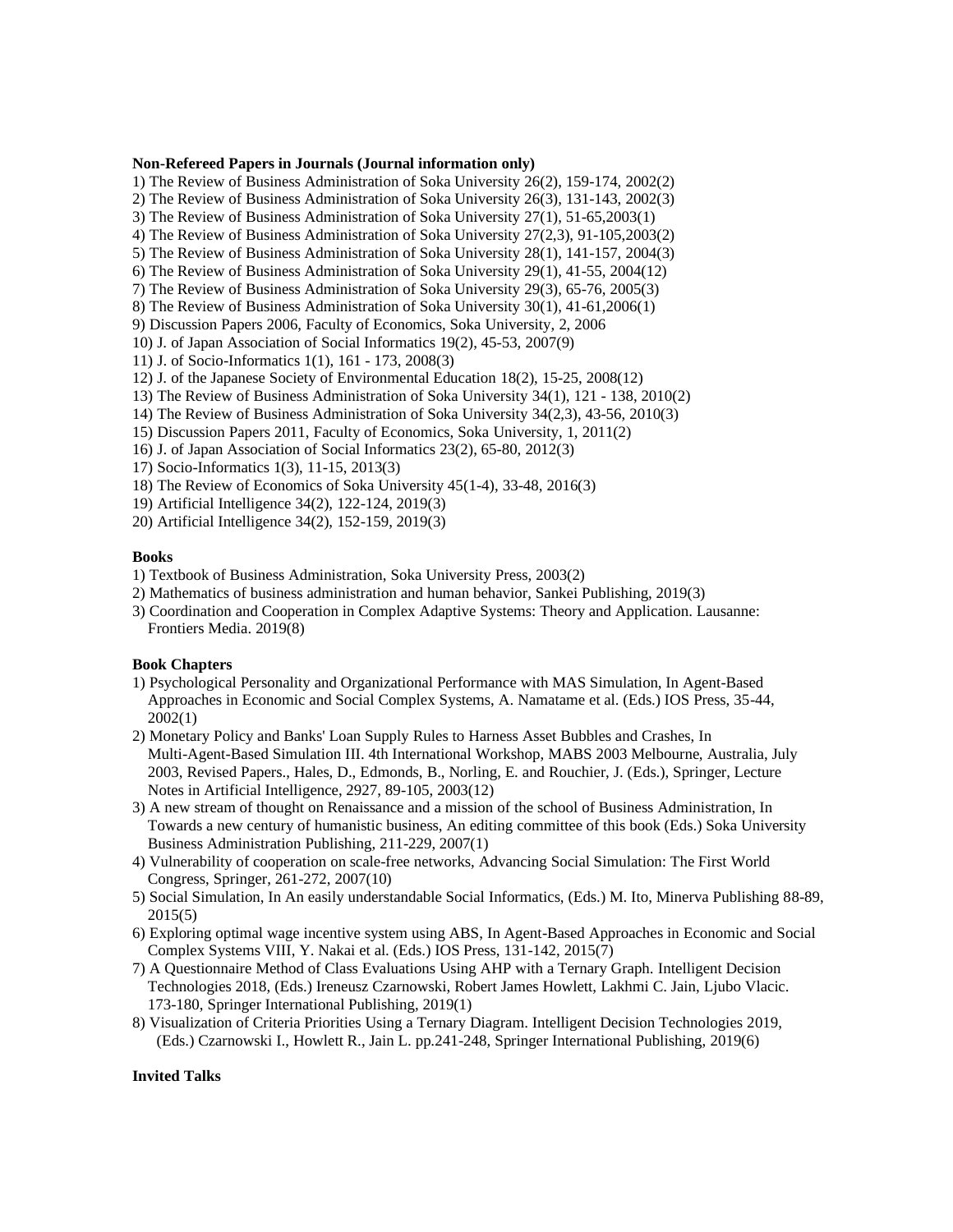- 1) Ecology of Risk Behaviors, A workshop on Dynamics of Consumer Behaviors sponsored by Japan Institute of Marketing Science, 2011(8)
- 2) Introduction to Simulation Study on Social Media, Proceedings of the 4th World Congress on Social Simulation 20, 5 pages, 2012(9)
- 3) Challenges Regarding Translation in Social Media and Our Proposals, Proceedings of the 4th World Congress on Social Simulation 26, 11 pages, 2012(9)
- 4) A state of the arts and the future of Social Simulation from the perspective of a social scientist, Network Dynamics and Emerging Intelligence 2012, 2012(12)
- 5) Simulations on reputation strategies and variety of goods in online transactions, A symposium of mechanism analysis of information flows, 158-175, 2013(1)
- 6) Introduction of JaKoSS 2014, Korea-Japan Joint Workshop on Social Simulation, 2014(3)
- 7) A trench between micro- and macro-foundations as a distress in a social simulation researcher, The 6th International Workshop on Emergent Intelligence on Networked Agents, 2014(5)
- 8) Analysis of Generalized Meta-Sanction Games, Special Interest Group on Intelligence and Complex Systems, 2014(7)
- 9) Cooperation Accelerated by Defection and Decelerated by Reward in a Generalized Metanorms Game,14th SAET Conference on Current Trends in Economics, 2014(8)
- 10) Reviews of Computational Social Science, 23rd Symposium of Social Information Systems Society, 2017(2)
- 11) Staying norm and private monitoring in indirect reciprocity, Workshop of Game Theory, 2017(3)

## **Refereed Conference Papers and Workshops (Conference Names only)**

- 1) 1999 IEEE International Conference on Systems, Man, and Cybernetics, 5 / 132-137, 1999(10)
- 2) Proceedings of the First International Workshop on Agent-based Approaches in Economic and Social Complex Systems, 11-18, 2001(5)
- 3) Proceedings of Pacific Asia Conference on Information Systems 2001, 351-363, 2001(6)
- 4) Proceedings of the 45th Annual Conference of International Society for the Systems Sciences, 01-67 (abstract pp.247-248), 2001(7)
- 5) Proceedings of Pacific Asia Conference on Information Systems 2002, Poster Session Abstracts, 1161-1165, 2002(9)
- 6) Pre-proceedings of Fourth International Workshop on Multi-Agent-Based Simulation, 78 93, 2003(7)
- 7) Proceedings of 9th Workshop on Economics and Heterogeneous Interacting Agents, 1-14, 2004(5)
- 8) Proceedings of the 38th Hawaii International Conference on System Sciences, 1 10, 2005(1)
- 9) Proceedings of Workshop Patent Translation, 10th Machine Translation Summit, 29-34, 2005(9)
- 10) The First World Congress on Social Simulation 2, 41-48, 2006(8)
- 11) 9th Joint International Conference on Information Sciences, 361-364, 2006(10)
- 12) Proceeding of 2006 International Symposium on Knowledge-based Economy & Global Management, Taiwan, 150-160, 2006(11)
- 13) Proceedings of 4th Conference of the European Social Simulation Association, 585-596, 2007(9)
- 14) Towards Sustainable Society on Ubiquitous Networks, as a Proceedings of the 8th IFIP Conference on e-Business, e-Services, and e-Society, 61-73, 2008(9)
- 15) Proceedings of European Social Simulation Association Conference 2009, p.7 in Abstracts, 2009(9)
- 16) Proceedings of European Social Simulation Association Conference 2009, p.24 in Abstracts, 2009(9)
- 17) Proceedings of 3rd World Congress on Social Simulation, 2010(9)
- 18) Proceedings of 3rd World Congress on Social Simulation, 2010(9)
- 19) Proceedings of 3rd World Congress on Social Simulation, 2010(9)
- 20) Second International Workshop on Managing Financial Instability in Capitalist Economies, 2010(9)
- 21) Proceedings of the International Workshop on Social Web Mining in The 22nd International Joint Conference on Artificial Intelligence, 27-33, 2011(7)
- 22) Abstracts of Game Theory and Society, 43-44, 2011(7)
- 23) Abstracts of Game Theory and Society, 44-45, 2011(7)
- 24) Proceedings of 7th European Social Simulation Association Conference, 3 pages, 2011(9)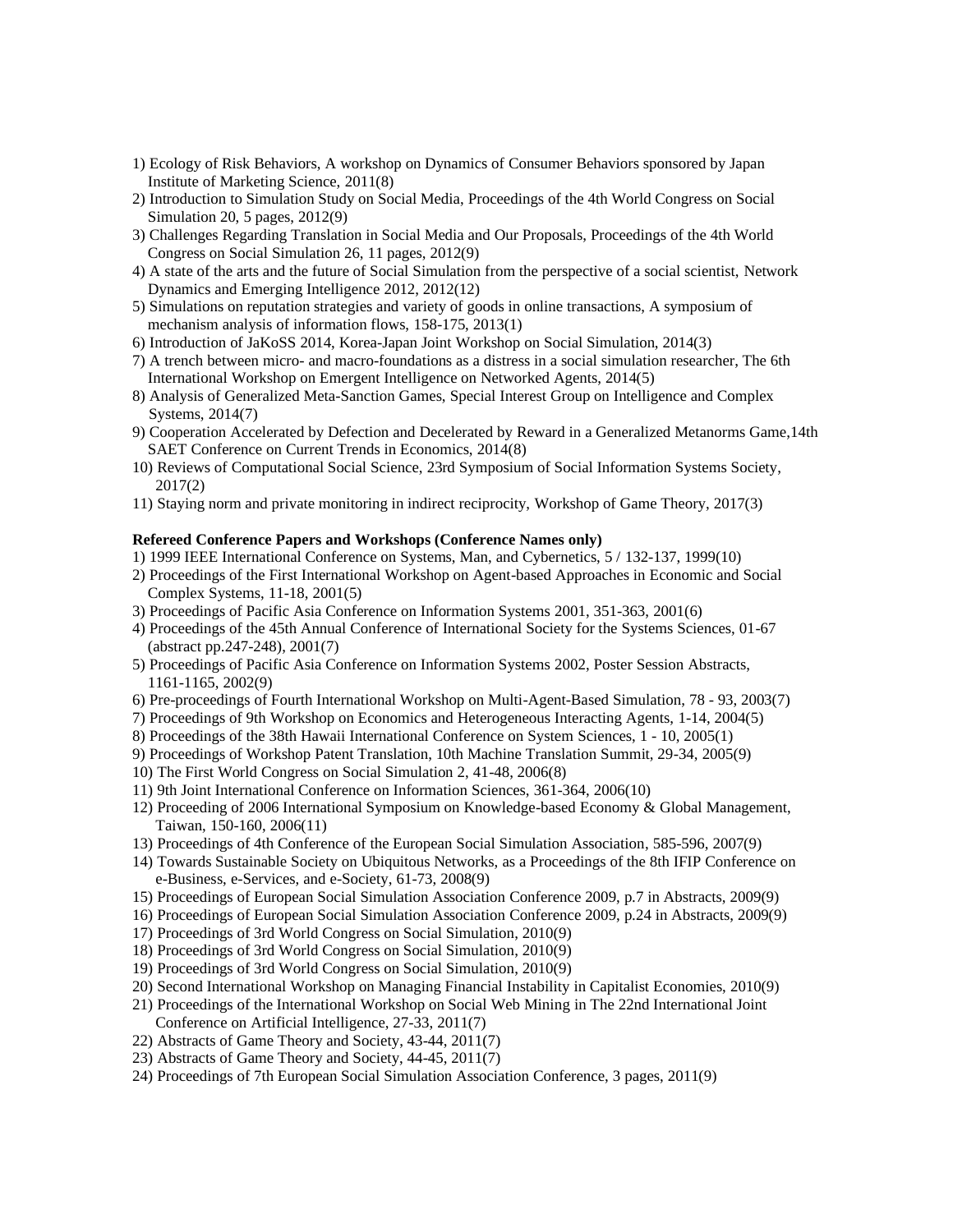- 25) Proceedings of 7th European Social Simulation Association Conference, 4 pages, 2011(9)
- 26) Proceedings of 45th Annual Hawaii International Conference on System Sciences, 1807-1813, 2012(1)
- 27) Proceedings of 7th International Workshop on Agent-based Approaches in Economic and Social Complex Systems, 275-285, 2012(1)
- 28) Proceedings of 7th International Workshop on Agent-based Approaches in Economic and Social Complex Systems, 32-43, 2012(1)
- 29) 11th International Conference on Autonomous Agents and Multiagent Systems, 1347-1348, 2012(6)
- 30) 2012 IEEE/WIC/ACM International Conference on Intelligent Agent Technology 2, 43-50, 2012(12)
- 31) Proceedings of the fifth international on emergent intelligence on networked agents, 89-98, 2013(5)
- 32) Proceedings of the fifth international on emergent intelligence on networked agents, 74-88, 2013(5)
- 33) Booklet of 15th International Conference of Social Dilemma, 88, 2013(7)
- 34) Proceedings of 8th International Workshop on Agent-based Approaches in Economic and Social Complex Systems, 30-38, 2013(9)
- 35) Proceedings of 9th Conference of the European Social Simulation Association, No.30, 5 pages, 2013(9)
- 36) 2nd International Workshop on Data Oriented Constructive Mining and Multi-Agent Simulation, 4 pages, 2013(10)
- 37) 2nd International Workshop on Data Oriented Constructive Mining and Multi-Agent Simulation, 4 pages, 2013(10)
- 38) Social Simulation 2014, 68, 2014(9)
- 39) 20th Annual Workshop on the Economic Science with Heterogeneous Interacting Agents, 2015(5)
- 40) International Conference on Social Dilemma 2015, 73, 2015(6)
- 41) International Conference on Social Dilemma 2015, 53, 2015(6)
- 42) Proceedings of 9th International Workshop on Agent-based Approach in Economic and Social Complex Systems, 68-79, 2015(9)
- 43) Proceedings of 9th International Workshop on Agent-based Approach in Economic and Social Complex Systems, 1-12, 2015(9)
- 44) Proceedings of Social Simulation Conference 2015, No.3, 12 pages, 2015(9)
- 45) Systems Analysis 2015 organized by International Institute for Applied Systems Analysis, 2015(11)
- 46) 2nd Annual International Conference on Computational Social Science, 2016(6)
- 47) 20th World Multi-Conference on Systemics, Cybernetics and Informatics, 2016(7)
- 48) 2016 joint meeting of the European Society for Mathematical and Theoretical Biology and the Society for Mathematical Biology, 2016(7)
- 49) Satellite Session of Evolutionary Game Theory: from Biology to Social Systems, 2016 Conference on Complex Systems, 2016(9)
- 50) Satellite Session of Evolutionary Game Theory: from Biology to Social Systems, 2016 Conference on Complex Systems, 2016(9)
- 51) 17th International Conference on Social Dilemmas, 2017(6)
- 52) 17th International Conference on Social Dilemmas, 2017(6)
- 53) Mathematical Models in Ecology and Evolution, 2017(7)
- 54) Mathematical Models in Ecology and Evolution, 2017(7)
- 55) Social Simulation Conference 2017, 2017(9)
- 56) Social Simulation Conference 2017, 2017(9)
- 57) Social Simulation Conference 2017, 2017(9)
- 58) 2017 International Symposium on Nonlinear Theory and its Applications, 2017(12)
- 59) KES International Conference on Intelligent Decision Technologies 2018, 2018(6)
- 60) 21st World Multi-Conference on Systemics, Cybernetics and Informatics, 2018(7)
- 61) 30th annual meeting of the Human Behavior and Evolution Society, 201, 2018(7)
- 62) 2018 Annual Meeting of the Society for Mathematical Biology & the Japanese Society for Mathematical Biology, 2018(7)
- 63) Social Simulation Conference 2018, 2018(8)
- 64) 17th Asia-Pacific conferences on <<Fundamental Problems of Opto- and Microelectronics>>, 2018(8)
- 65) KES International Conference on Intelligent Decision Technologies 2019, 2019(6)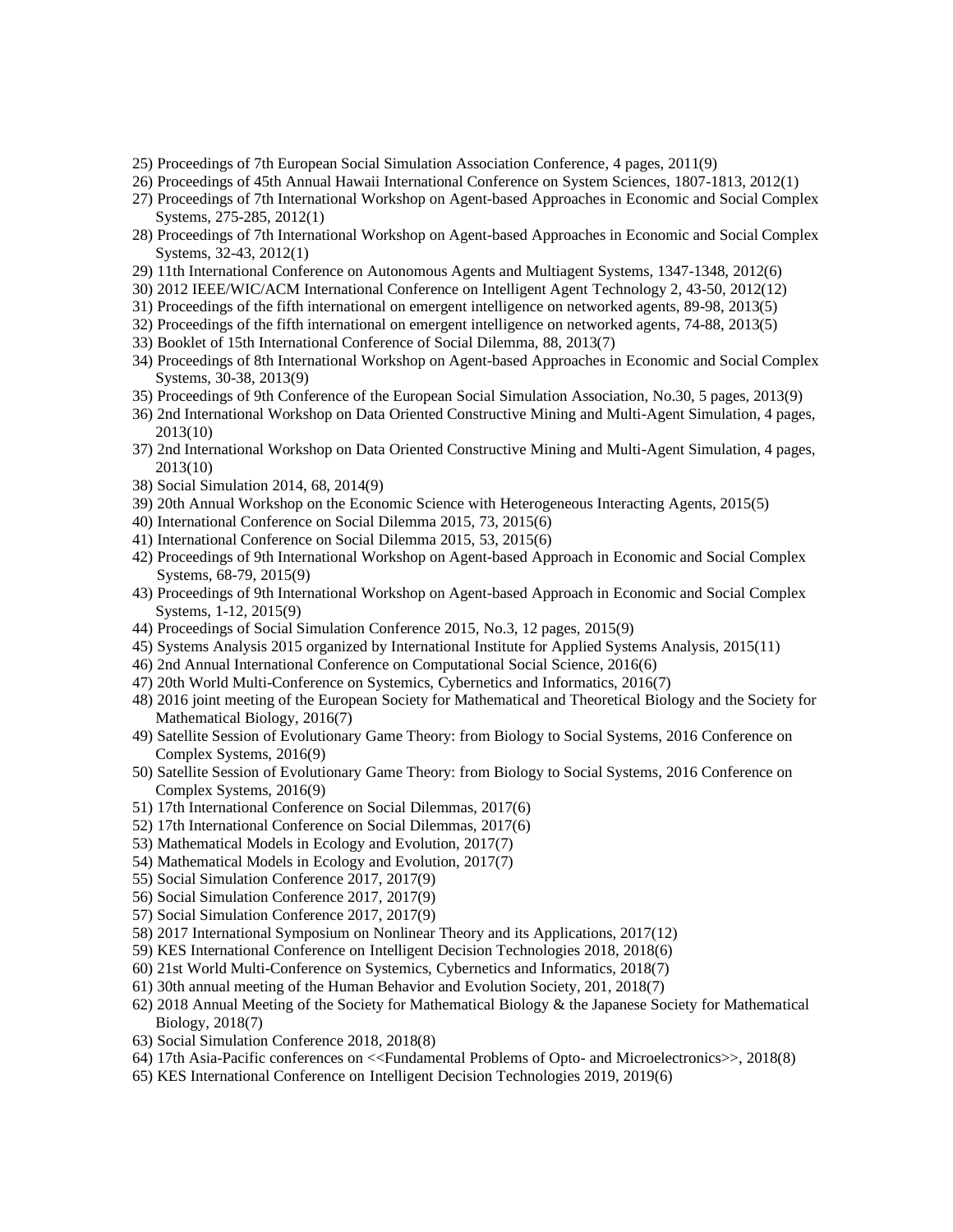66) KES International Conference on Agent & Multi-Agent Systems: Technologies & Applications 2019, 2019(6)

## **Non-Refereed Conference Papers and Workshops (Conference name only)**

- 1) 15th International Joint Conference on Artificial Intelligence, Abstracts, pp.81, 1997(8)
- 2) International Conference of the Computational Analysis of Social and Organizational Systems 2001, 16-18, 2001(7)
- 3) International Conference of the Computational Analysis of Social and Organizational Systems 2001, 100-102, 2001(7)
- 4) Proceedings of 5th World Multiconference on Systemics, Cybernetics and Informatics, and 7th International Conference on Information Systems Analysis and Synthesis, 8 / 376-381, 2001(7)
- 5) Proceedings of5th World Multiconference on Systemics, Cybernetics and Informatics, and 7th International Conference on Information Systems Analysis and Synthesis, 8 / 382-387, 2001(7)
- 6) Proceedings of 5th World Multiconference on Systemics, Cybernetics and Informatics, and 7th International Conference on Information Systems Analysis and Synthesis, 8 / 388-393, 2001(7)
- 7) The First Lake Arrowhead Conference on Computational Social Science and Social Complexity, 54, 2002(5)
- 8) The First Lake Arrowhead Conference on Computational Social Science and Social Complexity, 55, 2002(5)
- 9) The First Lake Arrowhead Conference on Computational Social Science and Social Complexity, 57, 2002(5)
- 10) International Conference of the Computational Analysis of Social and Organizational Systems 2002, 2002(6)
- 11) Proceedings of 6th World Multiconference on Systemics, Cybernetics and Informatics, 2 / 492-497, 2002(7)
- 12) Proceedings of 6th World Multiconference on Systemics, Cybernetics and Informatics, 2 / 498-503, 2002(7)
- 13) Proceedings of 6th World Multiconference on Systemics, Cybernetics and Informatics, 2 / 504-509, 2002(7)
- 14) Proceedings of 6th World Multiconference on Systemics, Cybernetics and Informatics, 2 / 510-513, 2002(7)
- 15) North American Association for Computational Social and Organizational Science 2003, 2003(6)
- 16) Proceedings of 7th World Multiconference on Systemics, Cybernetics and Informatics, 1 / 42-47, 2003(7)
- 17) Proceedings of 7th World Multiconference on Systemics, Cybernetics and Informatics, 1 / 48-53, 2003(7)
- 18) Proceedings of 7th World Multiconference on Systemics, Cybernetics and Informatics, 1 / 54-59, 2003(7)
- 19) The Collection of Presentations for International Workshop on Soci-and Econo-Physics, 183-211 and 258, 2003(12)
- 20) 11th International Conference on Computing in Economics and Finance, 67, 2005(6)
- 21) Conference Proceedings of 12th Annual Sustainable Development Research Conference 2006(4)
- 22) Abstracts of 4th International Conference on Mathematical Biology, 123, 2007(5)
- 23) Eastern Economic Association 35th Annual Conference, 175,184, 2009(2)
- 24) Proceedings of the 9th Asia-Pacific Complex Systems Conference, 203-210, 2009(11)
- 25) Eastern Economic Association 37th Annual Conference, 2011(2)
- 26) Proceedings of the 45th Annual Hawaii International Conference on System Sciences, 1758, 2012(1)
- 27) Abstracts on New Developments in Signaling and Game Theory, 20, 2012(10)
- 28) International Conference on Modelling Biological Evolution 2013, 2013(5)
- 29) 41st Annual Meeting of the Eastern Economic Association, 46 pages, 2015(2)
- 30) 2015 Joint Meeting of the 5th China-Japan-Korea Colloquium on Mathematical Biology and the Japanese Society for Mathematical Biology, 181, 2015(8)
- 31) Joint Meeting of the Strategic Research Council and the Finnish Committee for IIASA, 2015(11)
- 32) Session of Computational Social Science Meets Social Dilemmas: Integrating Simulations, Experiments, and Big Data Analyses in 51st Annual Hawaii International Conference on System Sciences, 2018(1)